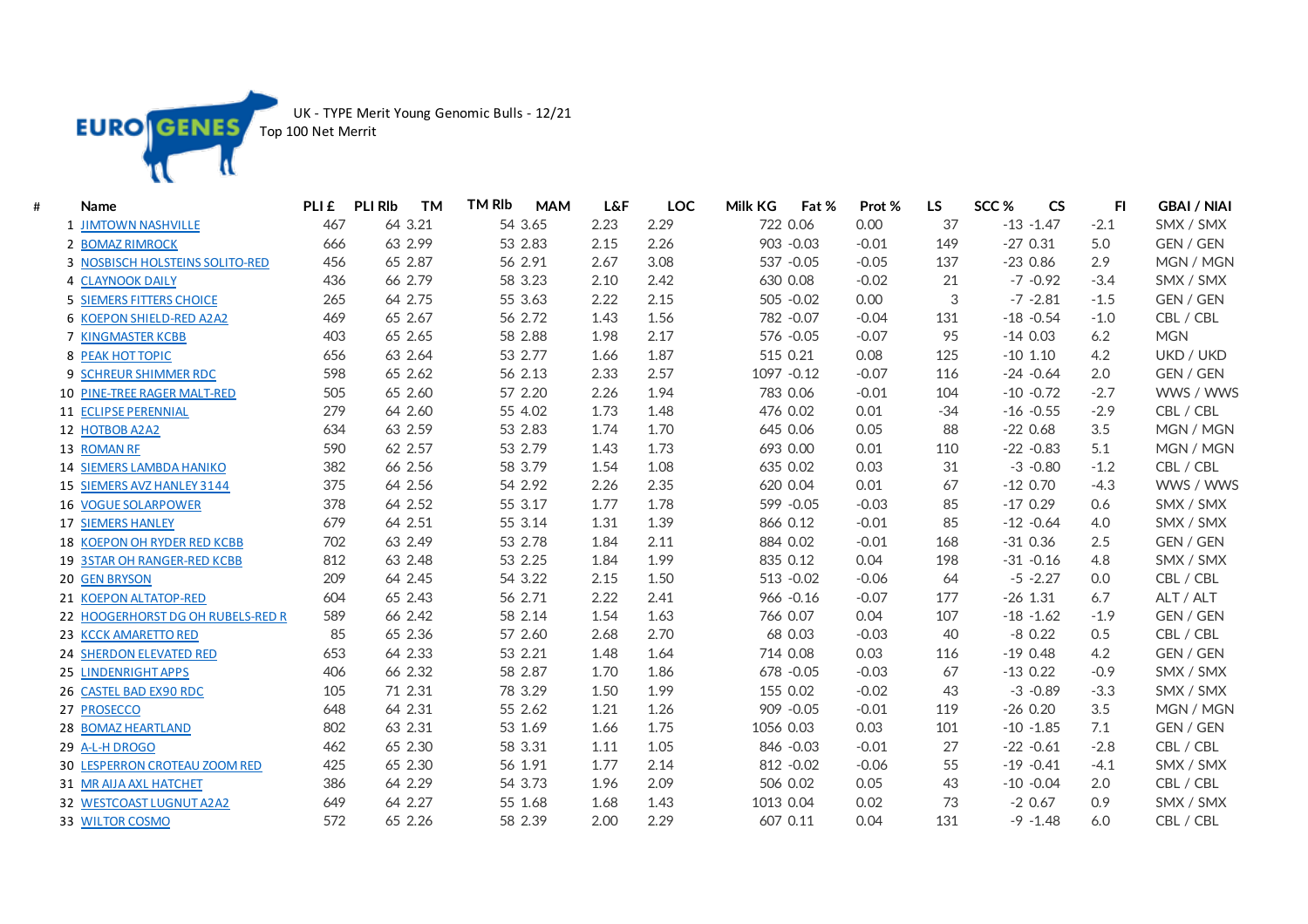| 34 DAVINCI                        | 471   | 63 2.25 | 53 2.75 | 1.92 | 1.96 | 479 0.09    | 0.08    | 82    | $-9 - 0.46$  | 3.1    | CBL / CBL  |
|-----------------------------------|-------|---------|---------|------|------|-------------|---------|-------|--------------|--------|------------|
| 35 RI-VAL-RE RADICAL              | 611   | 66 2.23 | 58 1.86 | 1.92 | 2.25 | 591 0.28    | 0.02    | 70    | $-140.40$    | $-0.5$ | GEN / GEN  |
| 36 MORNINGVIEW HOMEGROUND         | 611   | 66 2.23 | 58 2.47 | 1.35 | 1.26 | 630 0.09    | 0.04    | 79    | $-180.38$    | 8.9    | SMX / SMX  |
| 37 VH YODA YNGVAR A2A2 KCBB       | 547   | 65 2.22 | 56 2.85 | 1.16 | 0.83 | 416 0.07    | 0.03    | 122   | $-300.24$    | 5.6    | <b>VIK</b> |
| 38 SCHURER-HAMMON DESPERADO A2A   | 703   | 63 2.22 | 53 2.54 | 0.96 | 0.99 | 778 0.16    | 0.00    | 79    | $-27 -0.61$  | 0.8    | GEN / GEN  |
| 39 SCHURER-HAMMON DIVINE          | 668   | 63 2.22 | 53 1.74 | 1.71 | 1.56 | 1017 0.12   | $-0.02$ | 70    | $-15 - 1.16$ | $-4.8$ | GEN / GEN  |
| 40 MILKSOURCE CHEERS A2A2         | 228   | 62 2.22 | 52 2.51 | 0.98 | 1.13 | 392 - 0.07  | $-0.03$ | 46    | $-10 - 0.99$ | $-3.4$ | GEN / GEN  |
| 41 OCD BOUNDLESS                  | 661   | 63 2.21 | 53 2.24 | 0.98 | 1.17 | 967 0.08    | $-0.02$ | 88    | $-130.36$    | 1.8    | <b>MGN</b> |
| 42 DELTA ABUNDANT P POC RDC       | 439   | 65 2.20 | 56 0.93 | 2.83 | 3.45 | 344 0.11    | 0.04    | 116   | $-20$ 1.68   | 0.0    | <b>CRV</b> |
| 43 WESTCOAST ALMAMATER A2A2       | 707   | 65 2.19 | 55 2.31 | 1.50 | 1.00 | 520 0.12    | 0.06    | 140   | $-172.46$    | 12.8   | SMX / SMX  |
| 44 PROGENESIS PROCEED A2A2 CVC    | 716   | 64 2.19 | 55 2.92 | 0.70 | 0.81 | 622 0.22    | 0.08    | 79    | $-230.37$    | 5.8    | SMX / SMX  |
| 45 PEAK ALTADEEJAY                | 452   | 63 2.19 | 54 3.80 | 1.39 | 1.61 | 608 - 0.06  | 0.00    | 79    | $-160.81$    | 6.4    | ALT / ALT  |
| 46 SYMBOL-RED                     | 626   | 63 2.19 | 53 1.88 | 1.85 | 2.00 | 683 0.07    | $-0.02$ | 143   | $-25 - 0.23$ | 7.7    | MGN / MGN  |
| <b>47 ECLIPSE MILIO</b>           | $-31$ | 65 2.18 | 57 3.53 | 1.58 | 1.59 | 212 0.13    | $-0.07$ | $-40$ | $-13 - 1.07$ | $-9.3$ | CBL / CBL  |
| <b>48 VERDISO HH5C</b>            | 402   | 65 2.16 | 58 2.17 | 2.18 | 2.03 | 699 - 0.02  | 0.04    | 12    | $-8 - 0.56$  | $-1.8$ | <b>MGN</b> |
| <b>49 LARCREST ATOMIC-RED</b>     | 472   | 64 2.16 | 54 2.97 | 1.37 | 1.46 | 848 - 0.02  | $-0.06$ | 67    | $-200.29$    | $-0.5$ | SMX / SMX  |
| 50 BADGER SSI BIG AL NEWMAN A2A2  | 896   | 63 2.14 | 53 2.71 | 0.88 | 0.91 | 797 0.17    | $-0.01$ | 247   | $-270.22$    | 13.1   | WWS / WWS  |
| 51 DOTTI ENTERPRISE RAFFAELLO     | 462   | 64 2.13 | 55 1.95 | 2.38 | 2.08 | 353 0.10    | 0.08    | 64    | $-13 - 0.67$ | 1.5    | MGN / WFE  |
| 52 WESTCOAST AURA                 | 643   | 65 2.12 | 57 2.33 | 1.17 | 1.50 | 691 0.05    | 0.07    | 107   | $-100.06$    | 8.1    | SMX / SMX  |
| 53 DROUNER K&L AUGUSTUS P RED POC | 671   | 63 2.11 | 53 2.14 | 2.20 | 2.51 | 735 - 0.06  | 0.02    | 168   | $-290.70$    | 6.3    | CBL / CBL  |
| 54 DENOVO 16703 PERCY             | 786   | 63 2.11 | 53 2.05 | 0.80 | 0.64 | 536 0.35    | 0.13    | 92    | $-23 - 0.23$ | 3.4    | GEN / GEN  |
| <b>55 PEAK AUTOGRAPH</b>          | 745   | 63 2.11 | 53 2.51 | 1.16 | 1.11 | 762 0.15    | 0.01    | 134   | $-22$ 1.62   | 5.0    | UKD / UKD  |
| 56 BRABANTDALE ALONGSIDE A2A2     | 153   | 65 2.10 | 57 3.50 | 1.05 | 0.67 | 490 - 0.06  | $-0.04$ | $-18$ | $-12 - 0.39$ | $-5.0$ | SMX / SMX  |
| 57 BOGHILL GLAMOUR SKELETOR HH5C  | 699   | 65 2.09 | 57 2.45 | 0.78 | 0.65 | 784 0.14    | 0.09    | 46    | $-170.28$    | 0.3    | GEN / GEN  |
| 58 KOEPON RITZY RED KCBB RDC      | 476   | 63 2.09 | 53 1.64 | 1.74 | 1.88 | 781 - 0.06  | $-0.06$ | 146   | $-14 - 0.53$ | 2.7    | GEN / GEN  |
| 59 KOEPON OH ROBIN RED            | 643   | 63 2.09 | 53 1.78 | 1.59 | 1.78 | 894 0.04    | 0.00    | 122   | $-220.09$    | 1.8    | CBL / CBL  |
| 60 AARDEMA IMPACT                 | 410   | 65 2.08 | 57 2.53 | 1.55 | 1.80 | 709 0.00    | $-0.02$ | 46    | $-4 - 0.16$  | 2.0    | GEN / GEN  |
| <b>61 SIEMERS STARS RDC</b>       | 286   | 63 2.08 | 54 2.66 | 1.49 | 1.73 | 679 - 0.02  | $-0.05$ | 34    | $2 -0.03$    | $-0.8$ | SMX / SMX  |
| <b>62 ZANDENBURG ART A2A2</b>     | 563   | 65 2.07 | 57 1.99 | 1.02 | 0.93 | 731 0.08    | 0.05    | 64    | $-9 - 0.44$  | $-1.4$ | GEN / GEN  |
| <b>63 WESTCOAST SWINGMAN RED</b>  | 475   | 66 2.06 | 58 1.86 | 1.82 | 1.55 | 864 - 0.05  | $-0.09$ | 137   | $-20 - 1.62$ | 0.9    | SMX / SMX  |
| <b>64 PEAK TROPIC</b>             | 562   | 65 2.06 | 58 2.65 | 1.68 | 1.63 | 703 0.12    | 0.05    | 43    | $-15 - 0.48$ | 0.3    | WWS / WWS  |
| <b>65 BOGHILL GLAMOUR SANTOS</b>  | 731   | 64 2.05 | 54 2.15 | 1.68 | 1.91 | 549 0.30    | 0.06    | 116   | $-150.98$    | 6.5    | CBL / CBL  |
| <b>66 LADYS-MANOR EISAKU OHIO</b> | 631   | 63 2.05 | 54 1.94 | 1.31 | 1.22 | 1025 -0.04  | $-0.06$ | 125   | $0 -0.69$    | 9.7    | WWS / WWS  |
| 67 3STAR OH MARCELLO              | 770   | 64 2.05 | 53 2.43 | 1.26 | 1.39 | 625 0.19    | 0.11    | 128   | $-160.56$    | 6.2    | CBL / CBL  |
| 68 JOOK SAVE-RED                  | 584   | 64 2.05 | 53 1.22 | 1.77 | 1.73 | 1002 - 0.04 | $-0.08$ | 116   | $-29 - 0.12$ | 1.6    | <b>MGN</b> |
| <b>69 DOTTI MEDLEY ORTHILD</b>    | 588   | 65 2.04 | 56 1.68 | 2.32 | 2.42 | 643 0.17    | 0.04    | 113   | $-100.49$    | 3.5    | GEN / GEN  |
| 70 DENOVO 16294 ARENA             | 749   | 63 2.04 | 53 1.42 | 2.06 | 1.97 | 628 0.13    | 0.03    | 223   | $-230.67$    | 9.3    | GEN / GEN  |
| 71 WESTCOAST REDCARPET A2A2       | 699   | 65 2.03 | 57 2.66 | 1.01 | 1.20 | 610 0.14    | 0.06    | 116   | $-120.82$    | 9.6    | SMX / SMX  |
| <b>72 COOKIECUTTER LOGISTICS</b>  | 678   | 64 2.03 | 55 1.93 | 1.99 | 1.72 | 786 0.18    | 0.02    | 98    | $-60.53$     | 6.0    | WWS / WWS  |
| <b>73 NORBRECK POSTMAN</b>        | 763   | 63 2.03 | 53 1.61 | 1.26 | 1.17 | 758 0.15    | 0.06    | 143   | $-18 - 0.21$ | 3.6    | GEN / GEN  |